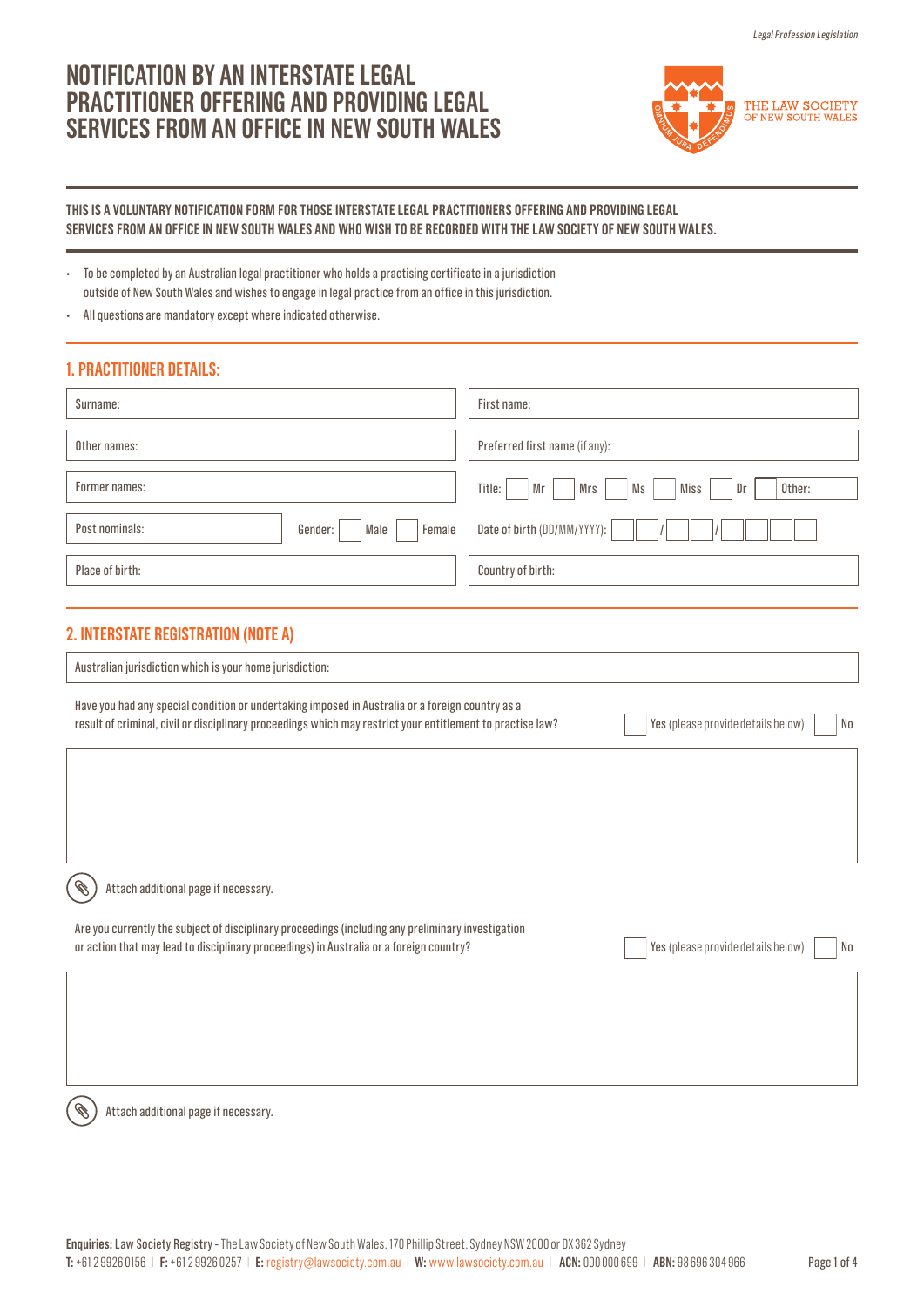# **3. PRACTICE DETAILS**

### **PRINCIPAL PLACE OF PRACTICE INTERSTATE:**

| Name of law practice/employer:        |                |  |
|---------------------------------------|----------------|--|
| Street number and name:               |                |  |
| Suburb:                               | State:         |  |
| Country:                              | Postcode:      |  |
| Telephone:                            | Fax:           |  |
| Mobile:                               | Email address: |  |
| PLACE OF PRACTICE IN NEW SOUTH WALES: |                |  |
| Street number and name:               |                |  |
| Suburb:                               | State:         |  |
| Country:                              | Postcode:      |  |
| Telephone:                            | Fax:           |  |
| Mobile:                               |                |  |
| <b>ADDRESS FOR SERVICE:</b>           |                |  |
| Street number and name:               |                |  |
| Suburb:                               | State:         |  |
| Country:                              | Postcode:      |  |

# **4. CATEGORY OF PRACTICE (NOTE B)**

I am notifying my category of practice as a (select one only): Principal of a law practice (Interstate) Employee of a law practice (Interstate)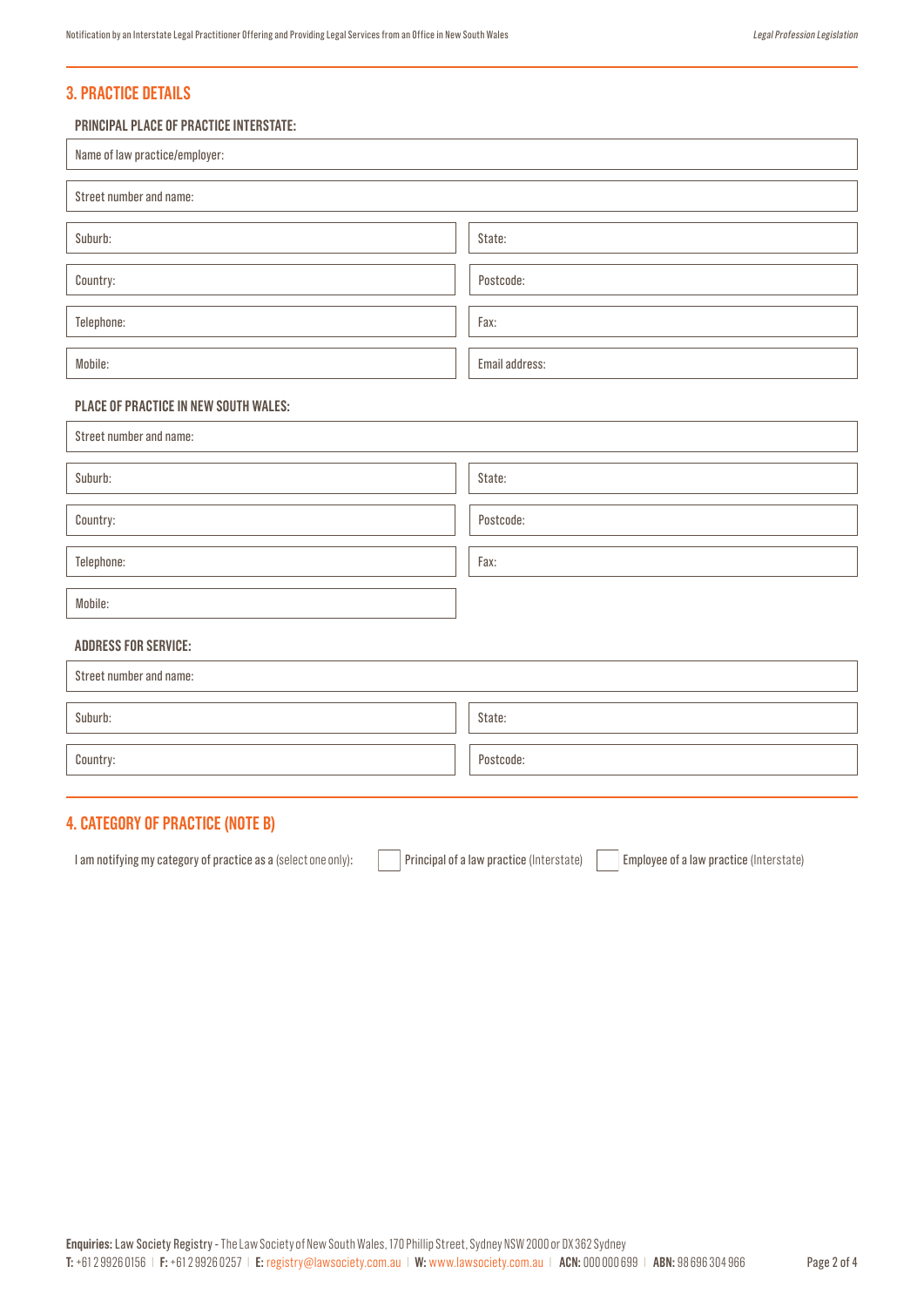# **5. DECLARATION (NOTE C)**

I declare that the contents of this notification are true and correct and that I am authorised to engage in legal practice by the interstate registration authority of my home jurisdiction and that;

- I intend to engage in legal practice from an office in New South Wales within a reasonable time.
- I am not the subject of disciplinary proceedings in Australia or a foreign country (including any preliminary investigations or action that might lead to disciplinary proceedings).
- My registration or authorisation is not cancelled or currently suspended in any place as a result of disciplinary action.
- I am not otherwise personally prohibited from engaging in legal practice in any place or bound by any undertaking not to engage in legal practice in any place as a result or criminal, civil or disciplinary proceedings in any place.
- I undertake to notify The Law Society of New South Wales within 7 days if I cease to be the holder of a current interstate practising certificate.

| Signed: |                     |
|---------|---------------------|
|         | Dated (DD/MM/YYYY): |

## **6. LODGEMENT OF NOTIFICATION FORM**

**Please return completed form to: LAW SOCIETY REGISTRY** 170 Phillip Street, Sydney NSW 2000 or DX 362 Sydney

### **Please direct any queries to the Registry on:**

Email: registry@lawsociety.com.au Telephone: +61 2 9926 0156 Fax: +61 2 9926 0257